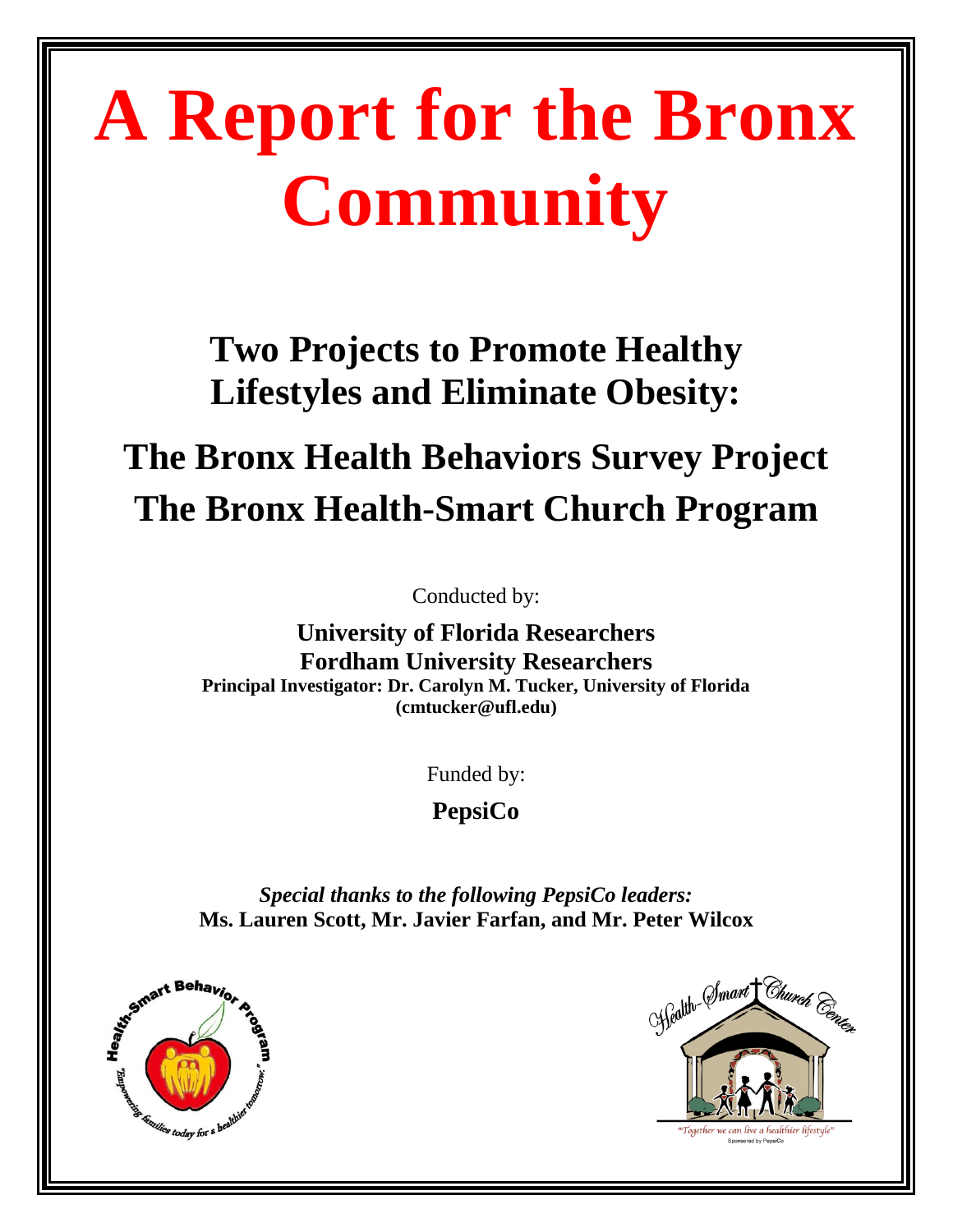### **The Bronx Health Behaviors Survey Project**

### **Who answered the survey questions?**

- A total of 674 adults between 18 and 83 years old (67% of whom earned less than \$40,000 per year) completed the survey.
- Of the 674 adults, 314 were Hispanic/Latino, 207 were non-Hispanic Black, and 153 were non-Hispanic White.

### **Who conducted the survey?**

Researchers from the University of Florida and Fordham University conducted the survey.

### **What did the researchers learn from these adults in the Bronx?**

- Many of these adults are more likely to drink water and other healthy drinks (such as drinks with little or no sugar) if a doctor tells them to do so.
- Many of these adults find it difficult to drink water and other healthy drinks because vending machines often do not have healthy drinks.
- For many of these adults, knowing why it is healthy to eat certain foods and snacks motivates them to eat healthy foods and snacks.
- The adults between ages 18 and 24 were least likely to eat healthy foods and snacks.
- The adults with the lowest incomes (less than \$10,000 per year) reported more barriers to healthy eating and less motivation for eating healthy than adults with higher incomes.
- More of the non-Hispanic White adults reported eating healthy foods and drinking healthy drinks than the Hispanic/Latino adults.
- The non-Hispanic Black adults and Hispanic/Latino adults reported more barriers to eating healthy than the non-Hispanic White adults.

### **What did the researchers conclude?**

- Programs to increase healthy eating and drinking among adults are especially needed in Hispanic/Latino and non-Hispanic Black neighborhoods.
- Programs to increase healthy eating and drinking must especially target young adults and adults with very low-incomes.
- Doctors must be trained in how to help their adult patients overcome barriers to healthy eating and drinking.

### **What do the researchers recommend?**

 The researchers recommend training church leaders, doctors, YMCA leaders, and other community leaders throughout the Bronx to use the tools of the Health-Smart Behavior Program to promote healthy eating and drinking among the people they serve.

> **Principal Investigator:** Dr. Carolyn M. Tucker, University of Florida **Research Coordinator:** Dr. Paul Duongtran, Fordham University

> *The Bronx Health Behaviors Survey Project was funded by PepsiCo.*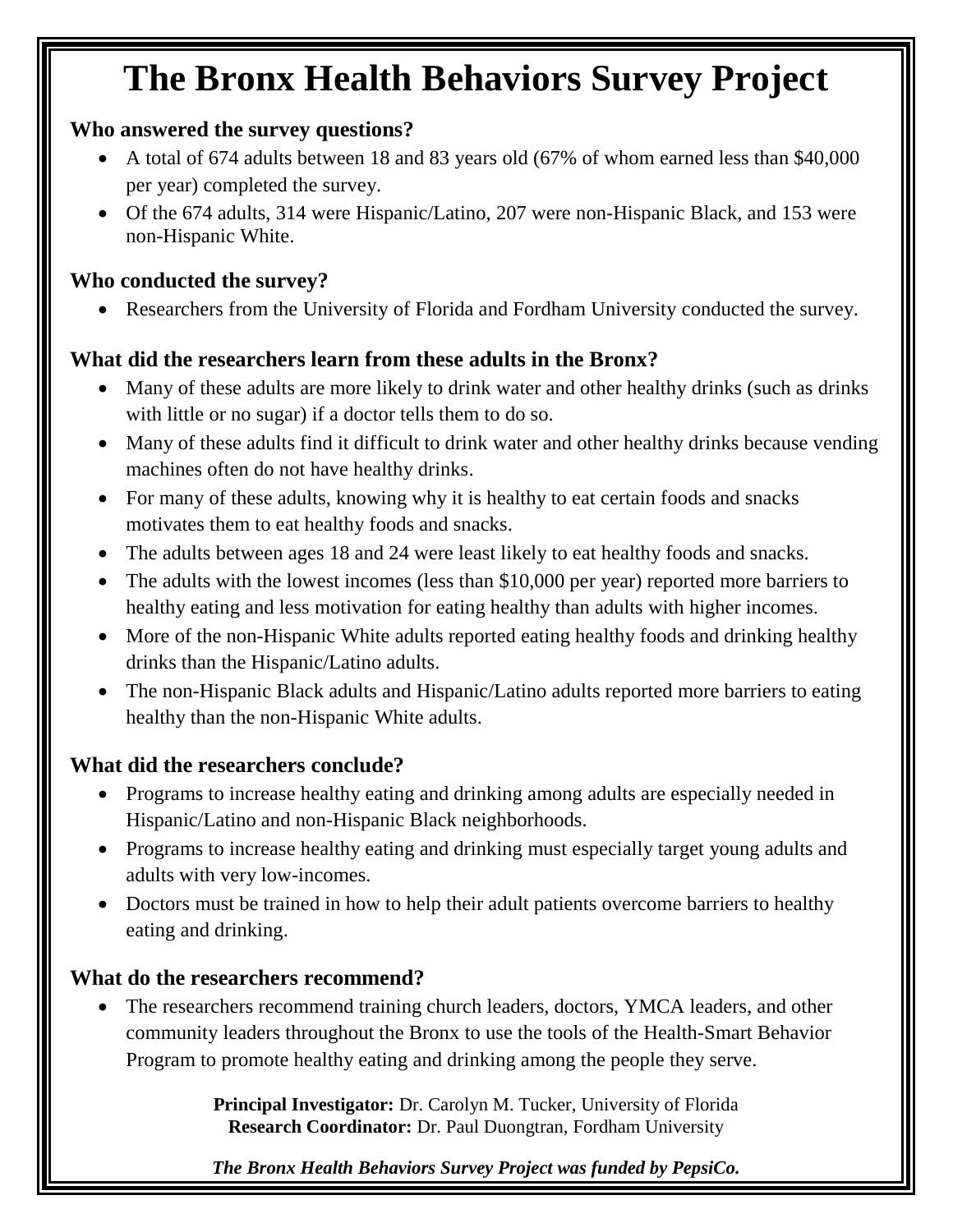### **The Bronx Health-Smart Church Program**

### **Who participated in this program?**

- The Greater Universal Baptist Church, St. Simon Stock Catholic Church, Burke Avenue Baptist Church, and Bronx Seventh-Day Adventist Church participated in the program.
- The pastor and five church leaders from each of the above-listed churches were trained as Health Empowerment Coaches to implement the Health-Smart Behavior Program.
- A total of 219 non-Hispanic Blacks and Hispanics/Latinos from the above-listed churches and surrounding communities participated in the Health-Smart Behavior Program.

### **What did participation in this program involve?**

 The pastors and church leaders at the above-listed churches were trained to implement the Health-Smart Behavior Program with their church members and community members.

### **What is the Health-Smart Behavior Program?**

- It is a program for preventing and overcoming obesity and related health problems, including high blood pressure, diabetes, and heart disease.
- It is a program that promotes healthy eating, healthy drinking, and physical activity behaviors ("health-smart" behaviors).

### **How successful was the Bronx Health-Smart Church Program?**

- For the non-Hispanic Blacks and Hispanics/Latinos who have completed the program, the program was very successful. (More success results will be ready in January 2012.)
- The program helped many non-Hispanic Blacks significantly lower their blood pressure.
- The program helped many non-Hispanic Blacks and Hispanics/Latinos lower their weight.
- The program helped many non-Hispanic Blacks and Hispanics/Latinos significantly increase their levels of healthy eating and physical activity.
- The program helped many non-Hispanic Blacks and Hispanics/Latinos take significantly more responsibility for their own health.

### **What did the researchers conclude?**

- The Bronx Health-Smart Behavior Program is an ideal program for promoting healthy lifestyles and reducing obesity and related health problems in diverse communities.
- The Bronx Health-Smart Behavior Program ideally should be implemented in all Bronx churches.

**Principal Investigator:** Dr. Carolyn M. Tucker, University of Florida **Research Coordinator:** Dr. Yvette Sealy, Fordham University

*The Bronx Health-Smart Church Program was funded by PepsiCo.*